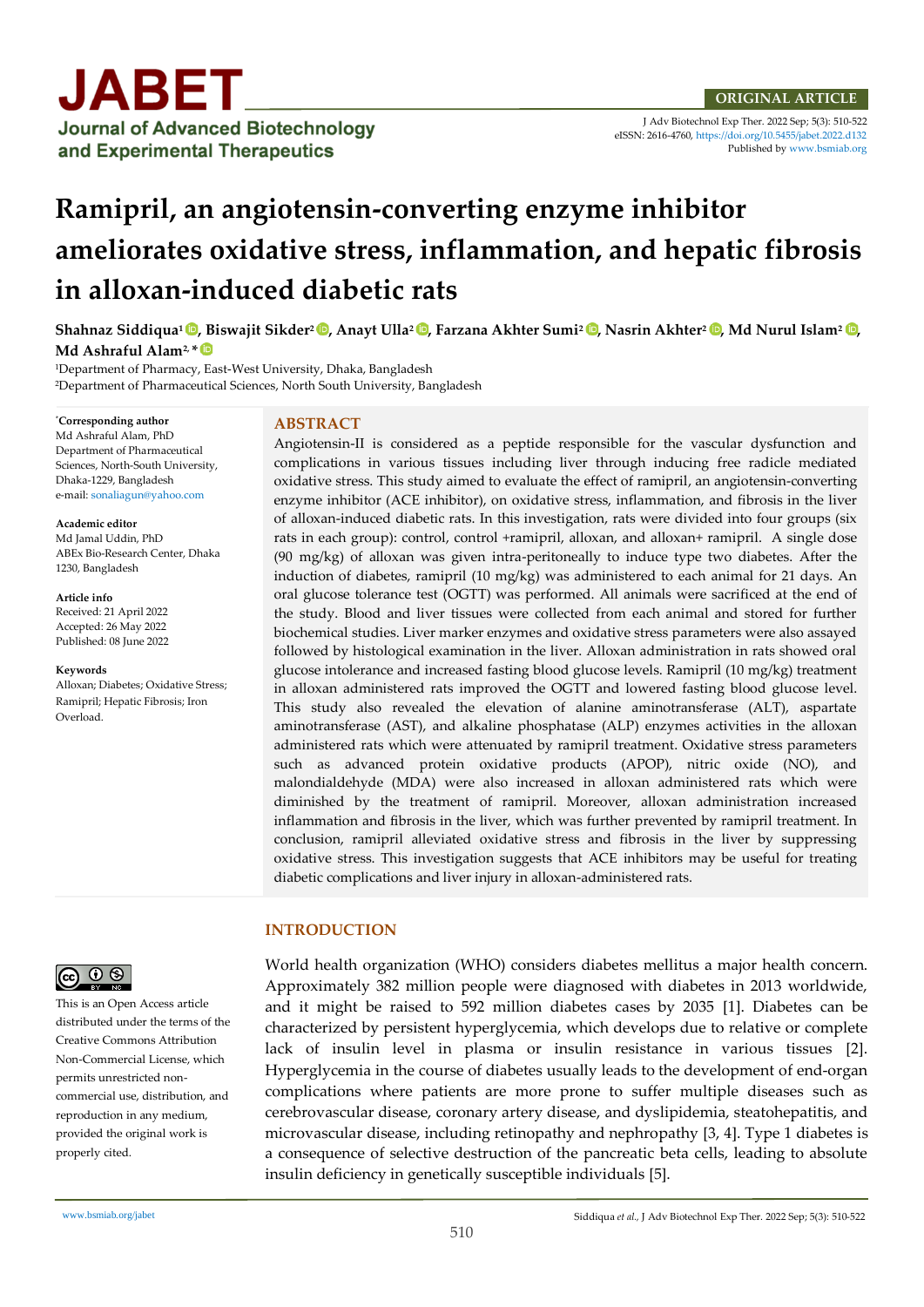On the other hand, type 2 diabetes develops due to insulin resistance, characterized by reduced insulin action on the muscle, liver, and adipose tissue [3]. Recent evidence suggests that oxidative stress significantly contributes to the pathogenesis of both types I and II diabetes mellitus [6]. Free radicals are generated by glucose oxidation, nonenzymatic glycation of proteins, and the subsequent oxidative degradation of glycated proteins in diabetes [7]. Diabetic patients lack antioxidant enzymes and tend to have more oxidative stress as a result of reactive oxygen species (ROS) generation in comparison to healthy subjects [8] [7]. The antioxidant enzymes are affected by hyperglycemia, which increases lipid peroxidation and insulin resistance [3]. Chronic oxidative stress is hazardous for beta cells because they have the lowest antioxidant enzyme expression levels and require high oxidative energy [9]. Furthermore, increased free radicals impair glucose-stimulated insulin secretion, reduce expression of the vital genes, and eventually induce beta cell death [10].

Angiotensin-II (Ang II) is an active peptide of the renin-angiotensin system (RAS), which is primarily involved in blood pressure regulation and fluid homeostasis [11]. However, recently, a novel role has been suggested in the pathophysiology of type 2 diabetes mellitus [12]. This hormone is formed in circulation and in some local tissues such as the pancreas, adipose, skeletal muscle, and liver [11]. Local RAS in these tissues are associated with events like inflammation, oxidative stress, endothelial dysfunction, tissue remodeling, thrombosis, proliferation, and fibrosis [13]. Previous report also showed that RAS is overactive in diabetes patients, which May be further reversed by the treatment with RAS inhibitors [14]. Other clinical studies also demonstrated that an angiotensin receptor blocker (ARB) or angiotensin-converting enzyme (ACE) inhibitor prevented Ang-II action and restored beta-cell function, and improved insulin sensitivity in diabetes patients [15]. Additionally, Ang-II can interfere with the insulinstimulated up-regulation of phosphoinositide 3-kinases (PI3K) activity and thus results in insulin resistance [16].

ACE inhibitors are well known and widely prescribed in cardiovascular and renal diseases [17]. The ACE inhibitor ramipril was approved in the early 1990s in the United States and Canada for the treatment of hypertension [18]. Afterward, it is also approved for the preventive treatment of congestive heart failure and stroke among high-risk patients. The active metabolite, ramiprilat, reversibly and competitively inhibits ACE in the circulation and local tissues, thus, prevents the conversion of angiotensin I to angiotensin II [19, 20]. Considering the role of ACE in the development of oxidative stress related complications in diabetes, this study focused on whether ramipril treatment attenuates oxidative stress and hepatic fibrosis in alloxan induced diabetic rats.

## **MATERIALS AND METHODS**

#### **Chemicals and reagents**

Alloxan, thiobarbituric acid (TBA) and 5,5-dithiobis-2-nitrobenzoic acid (DTNB) (Ellman's reagent) were purchased from Sigma Chemical Company (USA). Active pharmaceutical ingredient of ramipril was obtained from Beximco Pharmaceutical Ltd, (Bangladesh). Reduced glutathione (GSH), trichloroacetic acid (TCA) were purchased from J.I. Baker (USA). Alanine aminotransferase (ALT), aspartate aminotransferase (AST), alkaline phosphatase (ALP) was obtained from DCI diagnostics (Budapest, Hungary), and sodium hydroxide from Merck (Germany). All other chemicals and reagents used were of analytical grade.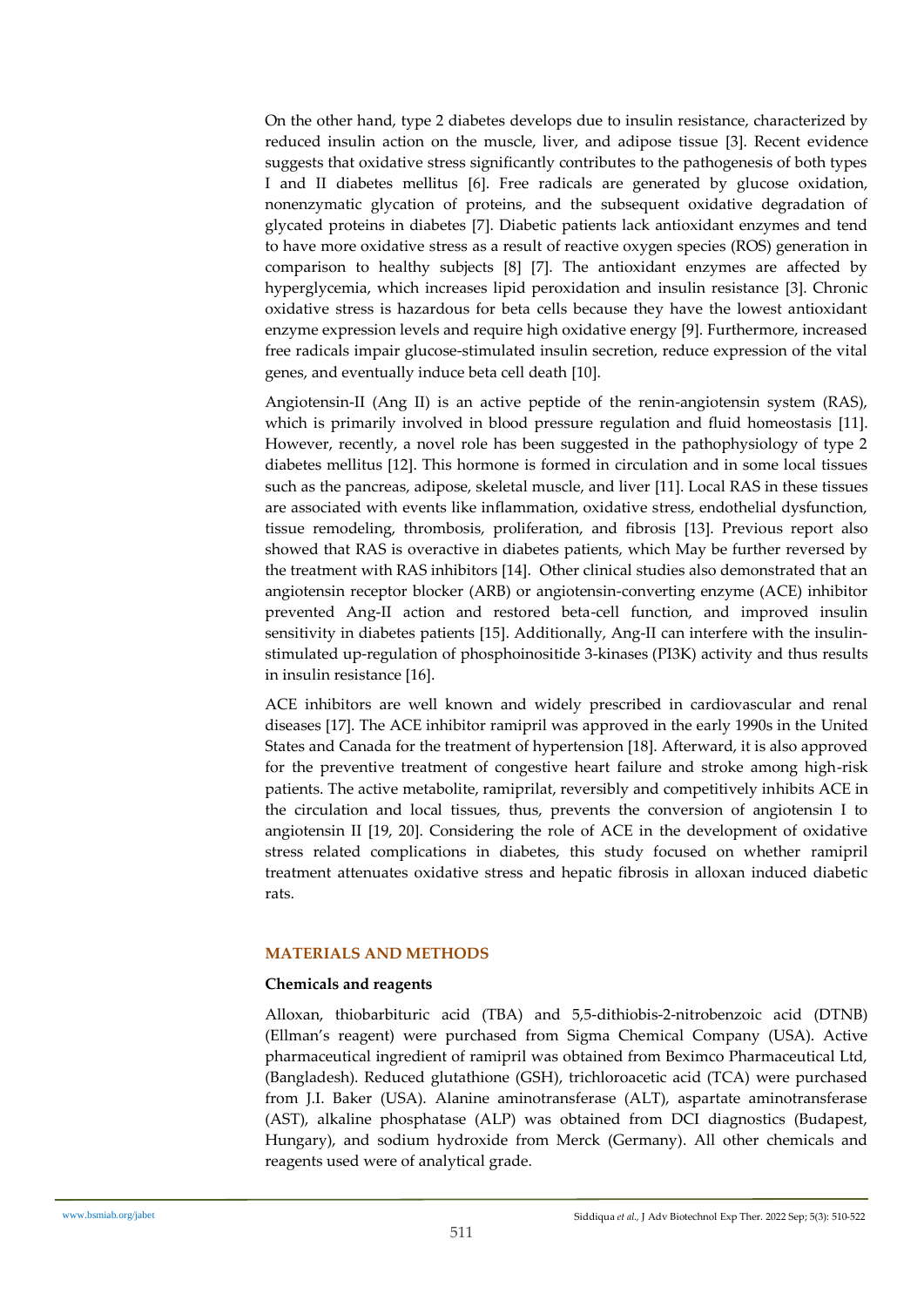#### **Animals and treatment**

To evaluate the effect of ramipril on alloxan-induced diabetes, twenty-four Long Evans male rats (Ten to Twelve weeks old) were obtained from the Animal Breeding Unit of Animals House, Department of Pharmaceutical Sciences, North South University, Bangladesh. Individual cages were organized for every rat and were kept at room temperature (22  $\pm$  2°C). Standard laboratory food and tap water were given to the animals. After developing diabetes, keeping six rats in each group, animals were divided into four groups presented in the schematic flow chart in Figure 1. The first group was a control group and given only normal food and water for three weeks. The second group was assigned normal food and water together with ramipril (10 mg/kg) for every day up to three weeks and termed as (control +ramipril) group. The third animal group (diabetic group) was administered with a single alloxan dose (90 mg/kg body weight) injected intra-peritoneally to induce type II diabetes. Animals are given glucose water after alloxan administration to prevent hypoglycemia. After alloxan administration, all animals were kept separately for a week to check for diabetes development. The fourth group of animals was treated with ramipril (10 mg/kg) orally for three weeks after the alloxan administration and diabetes induction. Water intake, food intake and body weight measurement of animals were noted on a daily basis. At the end of the study, blood samples and internal organs, including liver, pancreas, kidney, heart, and spleen, were collected after the sacrifice of all the animals. All organs were weighed and preserved in neutral buffered formalin (pH 7.4) for histological analysis. The tissue parts were also preserved in the refrigerator at −20°C for biochemical assays. To separate the plasma, collected blood samples were centrifuged at 8000 rotation per minute (rpm), and then the separated plasma samples were stored in the refrigerator at  $-20^{\circ}$ C for further analysis. This experiment and the sacrifice procedure were conducted with the approval of the Committee of the Department of Pharmaceutical Science, North South University, Dhaka, Bangladesh (AEC-020-2017).



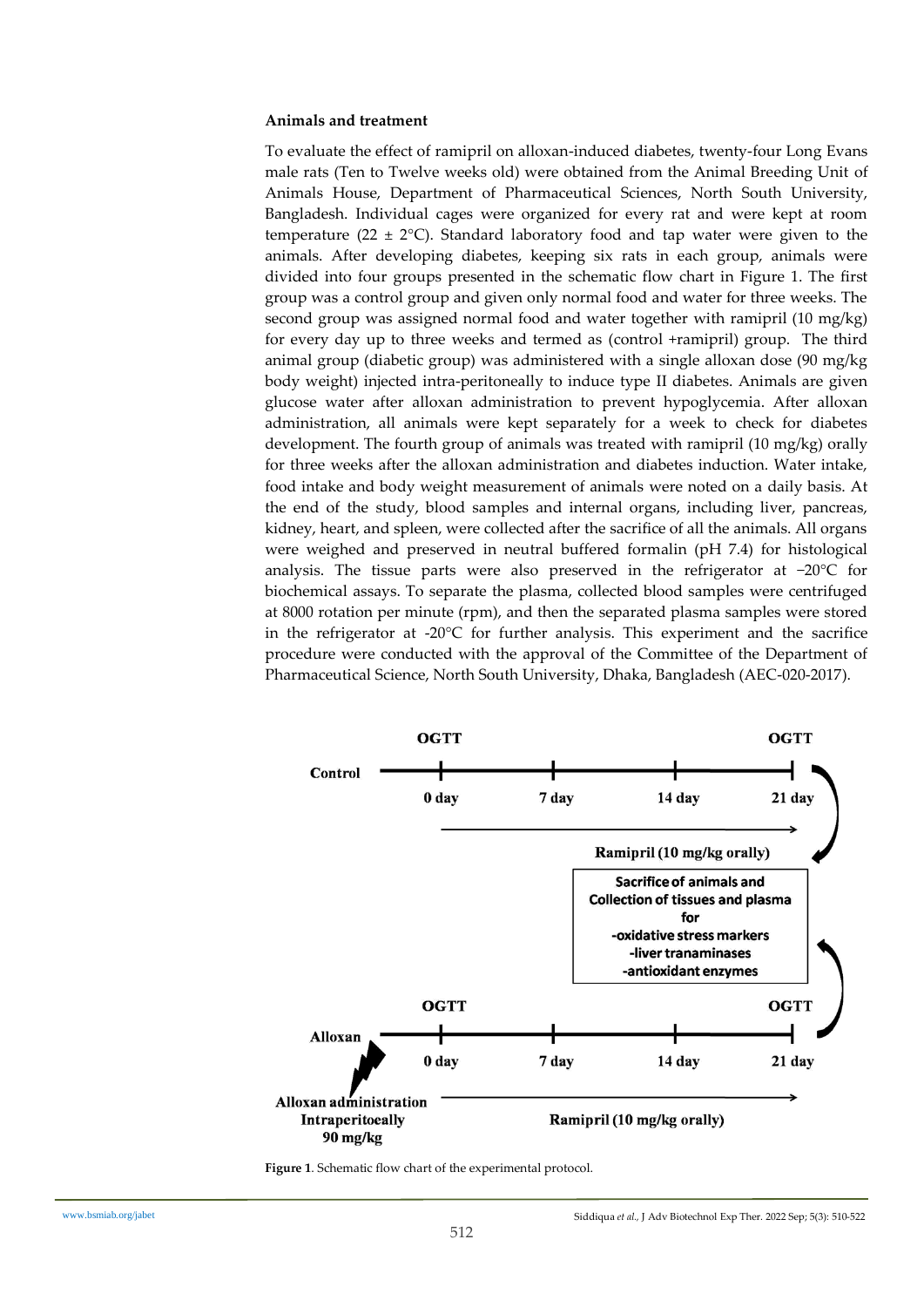## **Hepatotoxicity assessment**

Liver enzymes such as alkaline phosphatase (ALP), aspartate aminotransferase (AST), and alanine aminotransferase (ALT) activities in plasma were analyzed following the manufacturer's protocol. The units are expressed as U/L.

#### **Oxidative stress markers assessment**

## *Preparation of tissue samples*

Homogenization of hepatic tissue took place in 10 volumes of phosphate buffer saline (PBS, pH 7.4), and then the homogenized liver tissues were centrifuged at 8000 rpm for 30 min at 4°C. The supernatant was collected and used to determine enzymes and proteins as described below.

## *Lipid peroxidation estimation*

The colorimetric method was used to measure thiobarbituric acid reactive substances (TBARS), which was described previously to estimate lipid peroxidation in the liver [21]. In brief, 0.1 ml of tissue homogenate (PBS, pH 7.4) was treated with 2 ml of HCl-TBA-TCA reagent  $(0.25 \text{ N} \text{ HCl}, 0.37\% \text{ TBA}$  and 15% TCA) with a ratio of  $(1:1:1)$  and placed in a water bath (hot) for 15 min and then cooled to ambient temperature. At 535 nm, against a reference blank, the absorbance of clear supernatant was measured.

## *Nitric oxide (NO) assay*

A method which was described by Tracy et al. as nitrate was accorded to determine the nitric oxide (NO) [22]. To modify the Griess-Illosvoy reagent, in this study, naphthyl ethylene diamine dihydrochloride (0.1% w/v) was used instead of 1-naphthyl amine. The 3 ml reaction mixture contained 0.5 ml PBS, pH7.4 and 2 ml tissue homogenates. The reaction mixture was incubated for 150 minutes at a temperature of 25°C. The absorbance was taken at 540 nm against the corresponding blank solutions. The standard curve was used and, NO level was measured and expressed as nmol/g of tissue.

## *Advanced protein oxidation products (APOP) assay*

The previously described method was adopted to determine the APOP levels [23, 24]. PBS was used to dilute 2 ml of plasma in a ratio of 1:5. A second reagent potassium iodide (0.1 ml of 1.16M) was then added to each tube. After 2 minutes, 0.2 ml acetic acid was incorporated into the reaction mixture. Placing 0.2 ml of acetic acid, 0.1 ml of KI, and 2 ml of PBS solution as a blank, the absorbance of the reaction mixture was immediately read at 340 nm. At 340 nm within the range of 0 to 100 nmol/ml, the chloramine-T absorbance was linear. nmol·ml−<sup>1</sup> chloramine-T equivalents were used to express the APOP concentrations.

## *Assay for catalase (CAT) activity*

To determine the CAT activities, a reaction mixture was formed containing 0.4 ml of 5.9 mmol hydrogen peroxide, 0.1ml of plasma or tissue, and 50 mmol phosphate buffer (pH 5.0) was used in the amount of 2.5 ml [25]. After waiting for one min,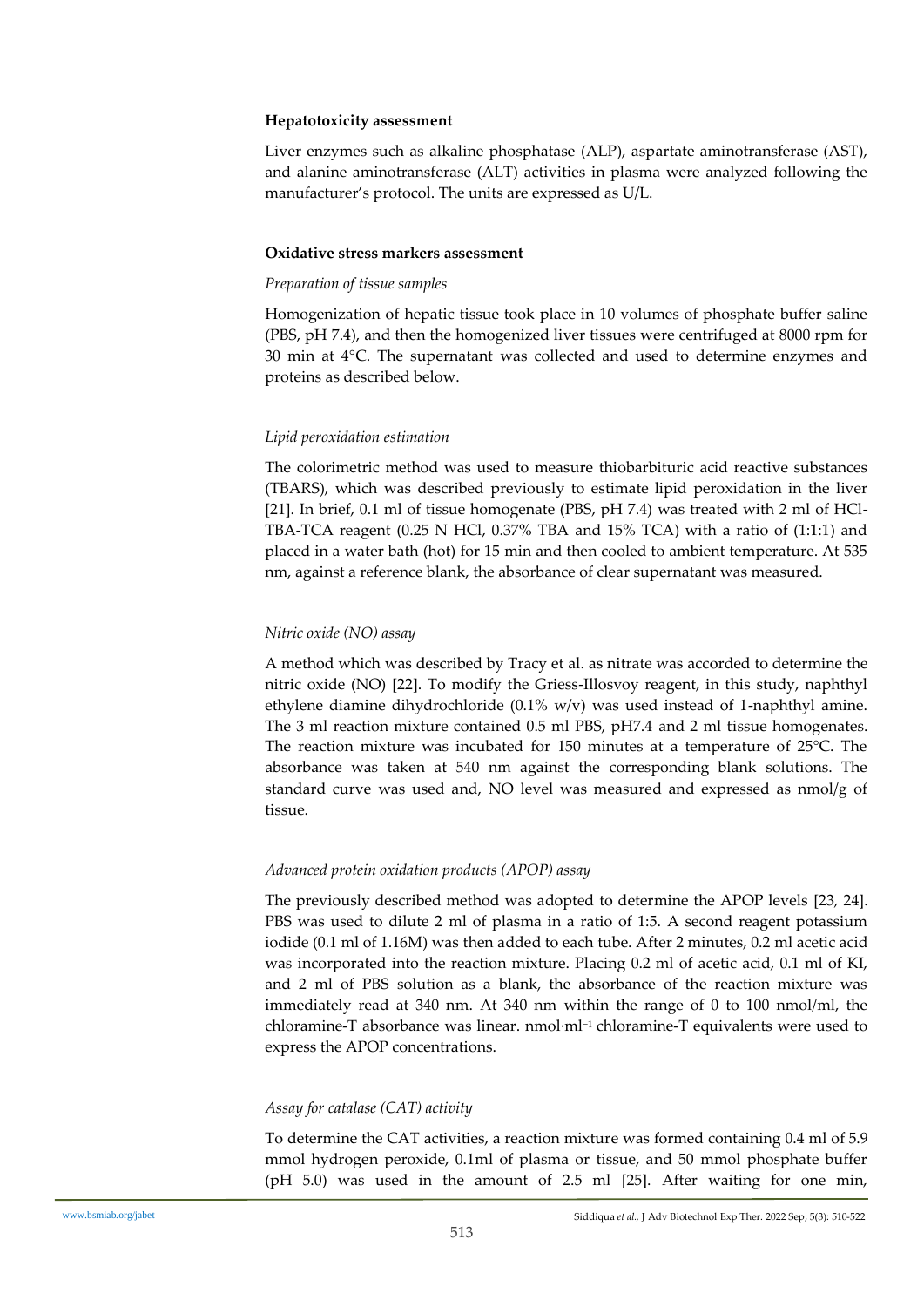determination of the changes in absorbance of the reaction solution took place at 240 nm wavelength. A change in absorbance in 0.01 as units/min was defined as one unit of CAT activity.

## *Assay for reduced glutathione (GSH)*

A previously described method was used to estimate the reduced glutathione level in plasma and tissues [26]. One ml of (4%) sulfosalicylic acid was used to precipitate 1.0 ml sample derived from 10% tissue homogenate. At the temperature of 4ºC, the samples were kept for 1 hour and then centrifugation was done for 20 min at  $4^{\circ}$ C at 1200 rpm. Three ml assay mixture was composed of 0.1 ml aliquot sample (filtered), 0.2 ml DTNB (5,5-dithiobis-2-nitrobenzoic acid), (100 mM) and 2.7 ml phosphate buffer (0.1 M, pH 7.4). The reagent mixture developed a yellow color, and then, without any delay, absorbance reading was taken at 412 nm using Smart SpecTM plus Spectrophotometer and expressed as ng/mg protein.

## *Assay for superoxide dismutase (SOD) activity*

Tissue homogenates and plasma were the sources for SOD assay, and the assay method was described previously [27]. The 3 ml reaction mixture consisted of PBS and enzyme preparation aliquot to make up the volume to 2.94 ml. The addition of 0.06 ml of 15 mM epinephrine was the first step to start the reaction. At the wavelength of 480 nm, absorbance change was recorded for one min with 15-sec interval. Except enzyme preparation keeping all the ingredients as control, was run simultaneously. It was defined that auto-oxidation of epinephrine present in the assay system was inhibited around 50% by per unit of enzyme activity.

## *Myeloperoxidase (MPO) activity estimation*

A dianisidine-H2O<sup>2</sup> method was used to determine MPO activity which was modified for 96-well plates [28]. In short, 10 μg protein was used as plasma samples, and those were added in triplicate to 50 mM potassium phosphate buffer (pH 6.0) in 0.15 mM H2O2 and 0.53 mM *o*-dianisidine dihydrochloride. The change in absorbance was recorded at 460 nm. Results were expressed as units of MPO/mg protein.

## **Histopathological analysis**

To prepare the histological tissues, liver tissues were treated with neutral buffered formalin and then refined using graded ethanol and xylene, respectively. Then, these refined liver tissues were fixed in paraffin blocks and sectioned at  $5 \mu m$  with a rotary microtome. These sections were stained with eosin/ hematoxylin to observe liver tissue structure and infiltration of inflammatory cells. Staining with Sirius red was also done in liver sections to determine collagen deposition and fibrosis. A light microscope (Zeiss Axio scope) was used to analyze the stained sections and photographed at 40X magnifications.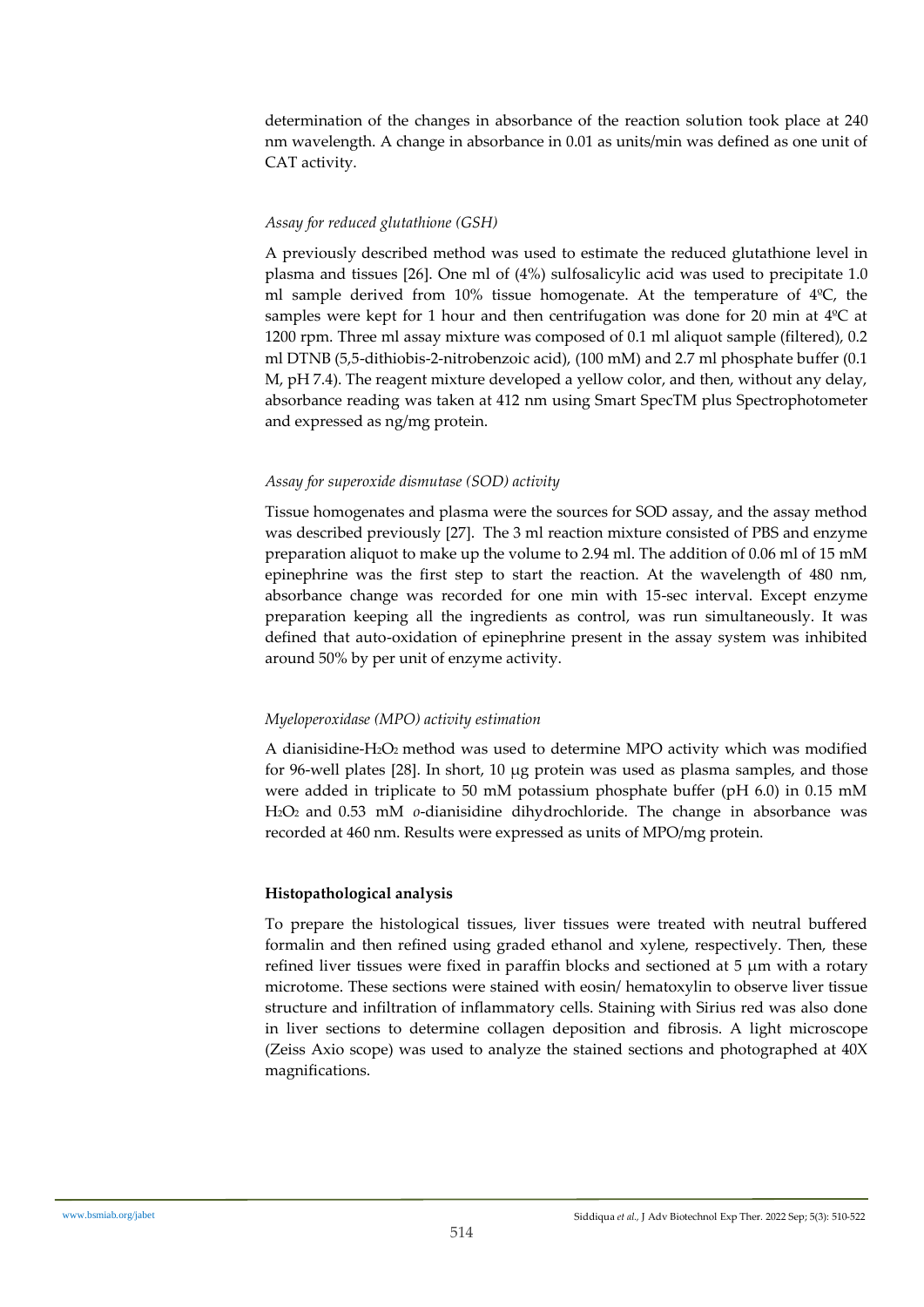## **Statistical analysis**

All values are expressed as mean  $\pm$  standard error of the mean (SEM). Evaluation of the results took place by using the Graph Pad Prism Software. One-way ANOVA followed by Newman-Keuls test was used as a posthoc test. Value of *p* < 0.05 was considered as statistical significance in all cases.

## **RESULTS**

## **Effect on glucose level, body weight and organ wet weights**

While experimenting, each rat's body weight was logged daily, and calculation for the percentage changes were done for all four groups. An increase in body weight was found for all rat groups, except no noteworthy increase in body weights were found in alloxan administered rats compared to the control rats (Table 1).

Oral glucose tolerance test (OGTT) results of all experimental groups are shown in Figure 2. Fasting blood glucose level was shown to be increased significantly in alloxan treated diabetic rats compared to the control. Alloxan administered rats showed a rapid rise in glucose level after 30 minutes of glucose administration followed by a slow decline at 120 minutes compared to the control. Ramipril treatment significantly improved OGTT as marked in AUC determination compared to alloxan administered rats (Figure 2B).

No considerable change was found in the wet weight of liver in alloxan treated group while comparing with the control group. However, ramipril treatment in alloxan administered rats changed the wet liver weight. Another key finding in this study was a marked increase ( $p<0.05$ ) in kidney's wet weight in alloxan treated group. The same trend was also observed in wet pancreas weight in the alloxan-administered rats. Treating alloxan administered rats with ramipril normalized kidneys and pancreases weights (Table 1).

| <b>Parameters</b>                                       | Control           | Control + Ramipril | <b>Alloxan</b>    | $\mathbf{Alloxan} + \mathbf{Ramipril}$ |
|---------------------------------------------------------|-------------------|--------------------|-------------------|----------------------------------------|
| Initial Body weight $(g)$                               | $183.58 \pm .82$  | $166.63\pm4.63$    | $182.92 \pm .82$  | 192.38+4.84                            |
| Final Body weight (g)                                   | $237.98 \pm 1.80$ | $221.85 + 4.08$    | $200.87 + 7.28$   | $239.22 \pm 3.50$                      |
| Food intake/d $(g)$                                     | 19.46+0.20        | $17.76 + 0.22$     | $19.50 + 0.20$    | $18.91 + 0.23$                         |
| Water intake/d $(g)$                                    | 19.91±0.24        | $22.51 \pm 0.31$   | $21.04 \pm 0.11$  | $24.01 \pm 0.41$                       |
| Liver wet weight<br>$(g/100 g$ of body weight)          | $3.41 + 0.19a$    | $3.09 + 0.10a$     | $3.88 + 0.22h$    | $3.93+0.15h$                           |
| Kidneys wet weight<br>$(g/100 g$ of body weight)        | $0.62 + 0.03a$    | $0.62 \pm 0.05a$   | $0.82 \pm 0.22 b$ | $0.70 + 0.03h$                         |
| Heart wet weight<br>$(g/100 g$ of body weight)          | $0.26 + 0.01$     | $0.31 + 0.01$      | $0.30+0.01$       | $0.32+0.01$                            |
| Spleen wet weight<br>$(g/100 g \text{ of body weight})$ | $0.30 \pm 0.02$   | $0.33 \pm 0.02$    | $0.40 \pm 0.04$   | $0.37 \pm 0.03$                        |
| Pancreas wet weight<br>$(g/100 g$ of body weight)       | $0.23 \pm 0.01a$  | $0.24 \pm 0.02a$   | $0.38 \pm 0.04b$  | $0.30 \pm 0.01$                        |

**Table 1**. Effect of ramipril treatment on body weight, food and water intake and organ weights in alloxan-induced diabetes rats.

Values are presented as mean±SEM. N=5-6 in each group or otherwise specified. One way ANOVA with Newman-Keuls tests were done as post hoc test. Values are considered significance at p<0.05.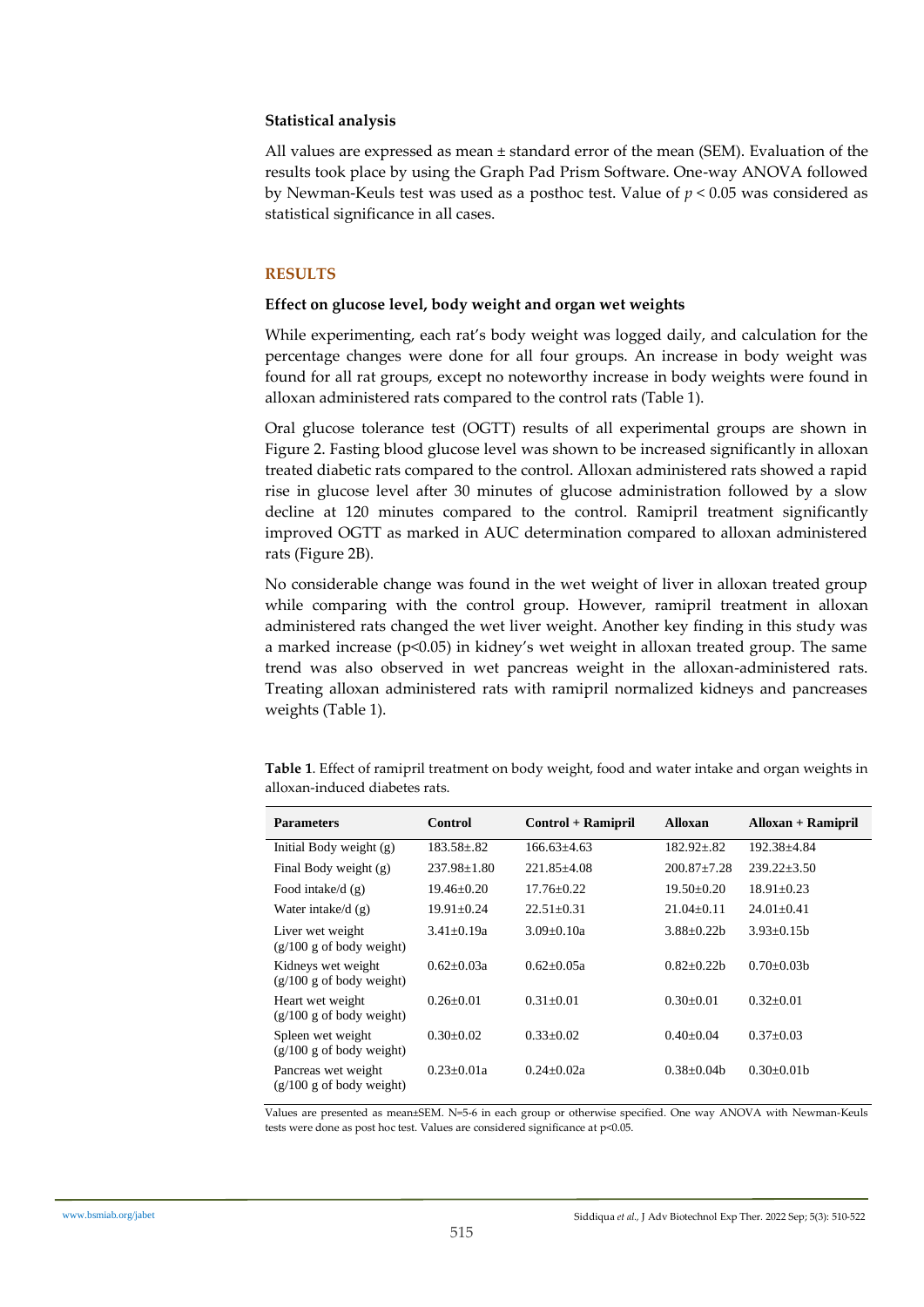

**Figure 2**. Effect of ramipril on oral glucose tolerance test in alloxan induced diabetes rats. Data are presented as mean±SEM, n=6. One way ANOVA with Newman-Keuls multiple comparisons test was done as post hoc test. Values are considered significance at p<0.05.

## **Effect of ramipril on the biochemical parameter of liver functions in alloxan administered rats**

Biochemical evaluation of liver function tests showed that alloxan administration increased plasma ALT, ALP, and AST activities compared to control rats (Table 2). Treatment with ramipril (10 mg/kg of body weight) in alloxan administered rats significantly normalized ALP, AST, and ALT activities in plasma. Moreover, MPO activity in alloxan-administered rats was also increased in the liver, which was normalized by ramipril treatment (Table 2).

**Table 2**. Effect of ramipril on biochemical parameters in plasma and liver in alloxaninduced diabetes rats.

| <b>Parameters</b> | Groups            |                     |                    |                    |
|-------------------|-------------------|---------------------|--------------------|--------------------|
|                   | Control           | Control+Ramipril    | Alloxan            | Alloxan+Ramipril   |
| Plasma parameters |                   |                     |                    |                    |
| MDA (nmol/ml)     | $16.33 \pm 1.26a$ | $19.82{\pm}1.54a$   | $35.92 \pm 2.87$   | 24.17±2.76a        |
| NO (nmol/ml)      | $7.63 \pm 0.51a$  | $5.87 \pm 0.73a$    | $10.93 \pm 0.93 b$ | $7.52 \pm 0.73 b$  |
| APOP (nmol/ml)    | 384.44±27.78a     | 270.16±18.25a       | 575.71±36.01b      | 361.43±21.75a      |
| Catalase (U/min)  | $7.00 \pm 0.63a$  | $6.00 \pm 0.37$ a   | $4.00 \pm 0.37$ b  | $4.50 \pm 0.76$    |
| GSH (nmol/ml)     | $11.72 \pm 0.77a$ | $11.13 \pm 0.96a$   | $6.77 \pm 0.33 b$  | 11.17±0.47a        |
| $SOD$ (U/L)       | 35.57±4.04a       | $41.27 \pm 3.26a$   | $17.01\pm3.05b$    | 29.13±4.28a        |
| AST(U/L)          | 31.58±2.87a       | $33.02 \pm 2.65a$   | $64.60\pm5.33b$    | 45.94±4.26a        |
| ALT(U/L)          | 27.28±4.11a       | 28.71±4.26a         | 47.37±2.94b        | $37.18 \pm 2.90 b$ |
| ALP(U/L)          | 50.74±5.15a       | $45.14{\pm}3.79a$   | 81.43±5.81b        | 53.08±6.38a        |
| Liver parameters  |                   |                     |                    |                    |
| MDA (nmol/ml)     | 43.77±1.20a       | $47.36 \pm 2.31a$   | $69.67 \pm 3.79 b$ | $55.69{\pm}3.17b$  |
| NO (nmol/ml)      | 14.38±1.81a       | 7.54±1.15a          | $22.27 \pm 0.49$   | 11.12±1.91a        |
| APOP (nmol/ml)    | 653.02±43.97a     | $683.1 \pm 43.39$ a | 881.59±60.47b      | 548.25±37.43a      |
| Catalase (U/min)  | $10.00 \pm 1.29a$ | $15.00 \pm 3.24$ a  | $6.67 \pm 1.05 b$  | $10.83 \pm 0.83 b$ |
| GSH (nmol/ml)     | 18.41±1.85a       | $21.03 \pm 2.65a$   | $10.55 \pm 0.59$ b | $16.15 \pm 2.92a$  |
| SOD (U/L)         | 57.73±3.68a       | 84.76±4.39a         | 33.39±5.11b        | 47.88±7.28a        |
| MPO(U/L)          | $2.02 \pm 0.05a$  | $1.35 \pm 0.18a$    | $3.85 \pm 0.13 b$  | $1.51 \pm 0.23a$   |

Values are presented as mean±SEM. N=5-6 in each group or otherwise specified. One way ANOVA with Newman-Keuls tests were done as post hoc test. Values are considered significance at  $p<0.05$ .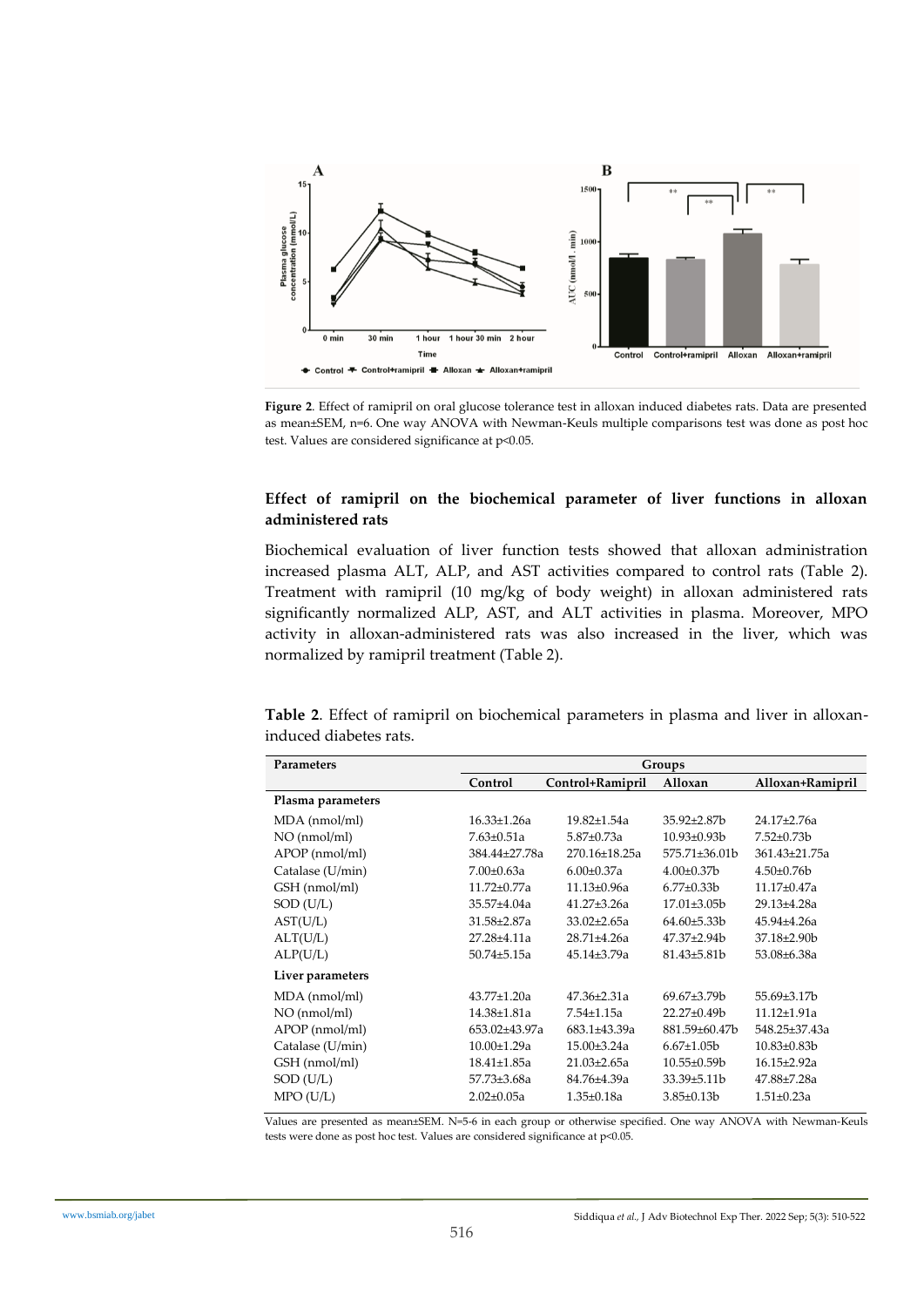# **Effect of ramipril on oxidative stress markers and antioxidant enzymes in alloxan administered rats**

To determine oxidative stress, several oxidative stress markers, including MDA (malondialdehyde), NO (nitric oxide), and APOP (advanced protein oxidation products) levels in plasma and liver homogenates, were assayed. A higher concentration of the lipid peroxidation product (MDA) was present both in plasma and liver of alloxantreated rats compared to control rats (Table 2). In this study, treatment with ramipril decreased MDA levels compared to the alloxan-administered rats.

Alloxan administration also significantly increased the APOP concentration in plasma and tissues (Table 2). Ramipril treatment significantly lowered the APOP level in plasma and liver of alloxan administered rats. Alloxan administered diabetic rats also showed a higher level of NO measured as nitrate both in plasma and liver compared to control rats (Table 2). Ramipril treatment significantly reduced nitric oxide levels in plasma and tissues (Table 2).

Furthermore, alloxan-induced a notable decrease in antioxidant enzyme activities such as catalase (CAT) and SOD and reduced glutathione (GSH) concentration compared to the control (Table 2). Ramipril treatment increased the GSH concentration, CAT, and SOD activities in the liver and plasma of alloxan administered rats (Table 2).



**Figure 3**. Effect of ramipril treatment on hepatic inflammation in alloxan-induced rats (upper panel). A) Control, liver section showed clear hepatic tissue structure with normal bile duct and vascular area; B) Control+ ramipril, liver section showed also the clear hepatic tissue structure with normal bile duct and vascular area; C) alloxan, liver section showed necrotized hepatic tissue structure with congested and broken bile duct and vascular area followed by inflammatory mono-nuclear cells infiltration ; D) alloxan+ ramipril, liver section showed reduced necrotized zone in hepatic tissue structure with reduced inflammatory mono-nuclear cells infiltration around bile duct and vascular area. Lower panel showed the effect of ramipril treatment on hepatic fibrosis in alloxan induced rats. E) Control; liver section showed normal baseline collagen around bile duct and vascular area. F) Control+ ramipril, liver section also showed normal baseline collagen around bile duct and vascular area; G) alloxan, liver section showed increased collagen deposition around bile duct and vascular area; H) alloxan+ ramipril, liver section showed reduced collagen deposition around bile duct and vascular area. Magnification 40 X.

# **Effect of ramipril treatment on histological assessment of liver in alloxan-induced rats**

Alloxan-induced diabetic rats showed toxicity in the liver, which was observed at the morphological level by performing histological staining with H&E stain (Figure 3). Congestion was noted in central venules of hepatic tissue with the widening of sinusoids and inflammatory cells infiltration (Figure 3). Congestion was ameliorated in central venules by ramipril treatment followed by mild or no inflammatory cells infiltrations in the liver of alloxan administered rats. Necrotized scar tissue was also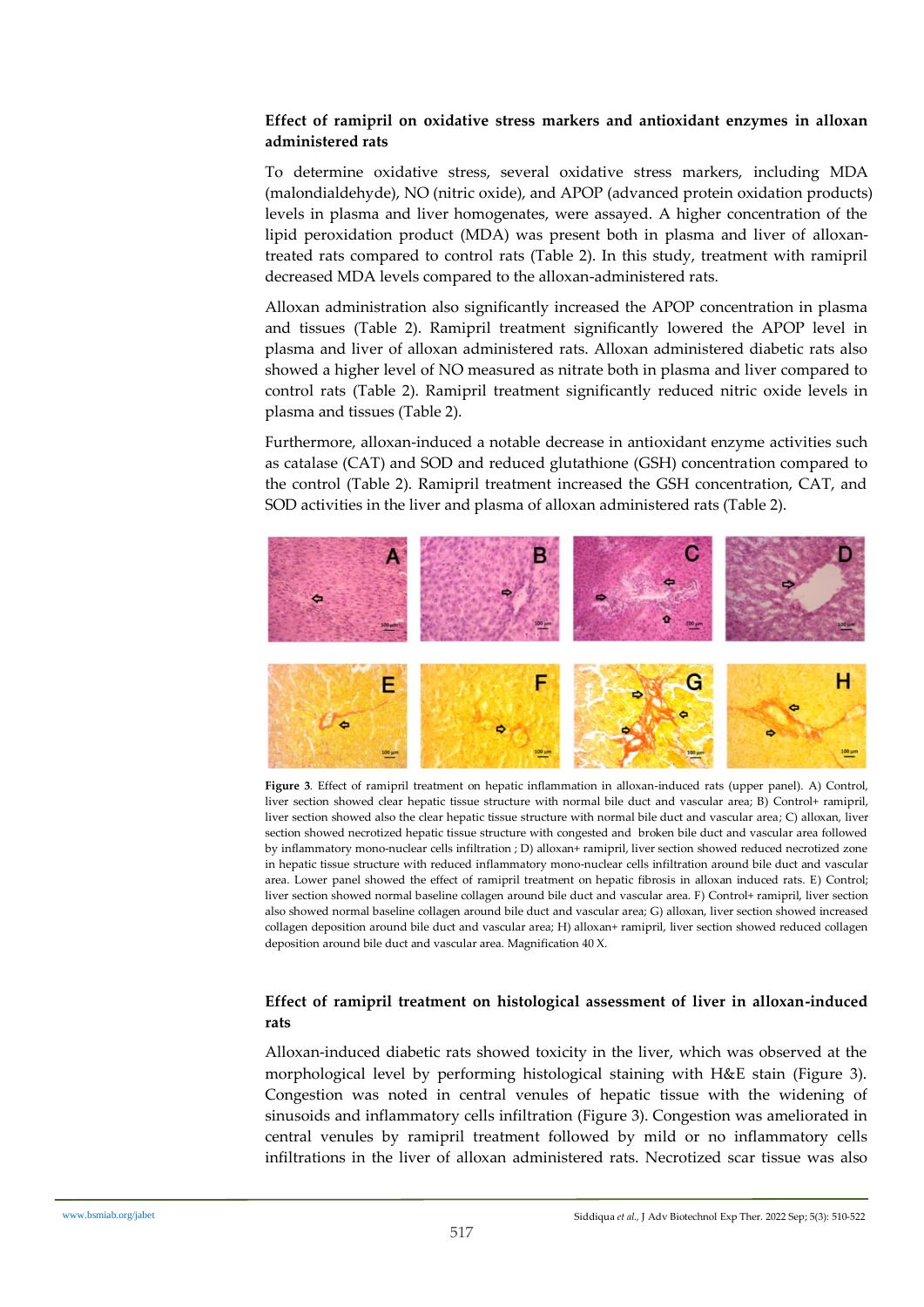found in alloxan administered rat livers (Figure 3). Ramipril treatment significantly prevented the necrosis of the liver (Figure 3).

The Sirius red staining evaluated liver fibrosis by visualizing the red color of collagen fibers deposition (Figure 3). Collagen fibers were heavily deposited in alloxanintoxicated rats, whereas ramipril treatment prevented the excess deposition of collagen and fibrosis in the liver of alloxan-administered rats (Figure 3).

# **DISCUSSION**

Hyperglycemia is a common characteristic of all forms of diabetes either due to the autoimmune destruction of pancreatic beta cells (type-I) or insulin resistance as suppression or retard in metabolic responses of the muscle, liver, and adipose tissue to insulin action (type-II) [3]. Inhibition of angiotensin-II or angiotensin-converting enzymes is a new perspective for treating diabetes mellitus associated with oxidative stress [29]. Our study revealed that ramipril ameliorates oxidative stress, inflammatory cells infiltration, and hepatic fibrosis in alloxan-induced type-II diabetic rats. Alloxan enters the pancreatic beta-cell with the aid of glucose transporter-2 (GLUT-2) glucose transporter. Subsequently, it generates ROS in the presence of intracellular thiols, which eventually leads to necrosis of pancreatic beta cells, inflammatory cells infiltration, and fibrosis [30]. In type II diabetes, increased insulin resistance at the peripheral level promotes the oxidation of fatty acids at the adipose tissues [31]. Uncontrolled free fatty acid oxidation in the liver may produce ROS that initiates lipid peroxidation and destruction of hepatocytes [32]. During this study, alloxan administration resulted in the development of diabetes and eventual reduction of body weight as an outcome of impaired metabolism.

Earlier clinical research established that in type II diabetic patients, ALT, AST and ALP enzyme activities were increased than the normal level [33]. In our study, hepatic damage was evaluated by biochemical analysis of the plasma tests, including plasma ALT, AST, and ALP activities to demonstrate liver function [34]. This study showed that significant elevation of liver function marker enzymes such as AST, ALT, and ALP activities were observed in the alloxan treated rats, which were significantly lowered by ramipril treatment. The serum level of aminotransferases enzymes may appear in the circulation due to any hepatic injury [35]. Oxidative stress may provoke lipid peroxidation at the hepatocyte membrane and aid the release of these enzymes in the circulation. One of the essential criteria to study oxidative stress is to measure the lipid peroxidation of membrane lipids or fatty acids. Malondialdehyde (MDA) is considered as one of the foremost lipid peroxidation products, generated as a consequence of fatty acid auto-oxidation, commonly estimated by its reaction with thiobarbituric acid, which produces thiobarbituric acid reactive substances (TBARS) [36]. In this current investigation, alloxan administration resulted in increased lipid peroxidation in the liver and plasma, which were reduced to normal level by the treatment with ramipril.

Our study also revealed that alloxan administration in rats increased nitric oxide in the liver and plasma. NO is synthesized by NO synthase (NOS) from l-arginin and acts as a neurotransmitter or signaling molecule in various tissues. There are three types of NO synthases such as neuronal nitric oxide synthase (nNOS), endothelial nitric oxide synthase (eNOS), and inducible nitric oxide synthase (iNOS) [37]. NO production through iNOS pathway is usually higher than other pathways [38]. Superoxide anions react rapidly with NO and produce peroxynitrites, which are more tissue-damaging by nitrosylation of cellular proteins and lipids [39]. Our study also showed that ramipril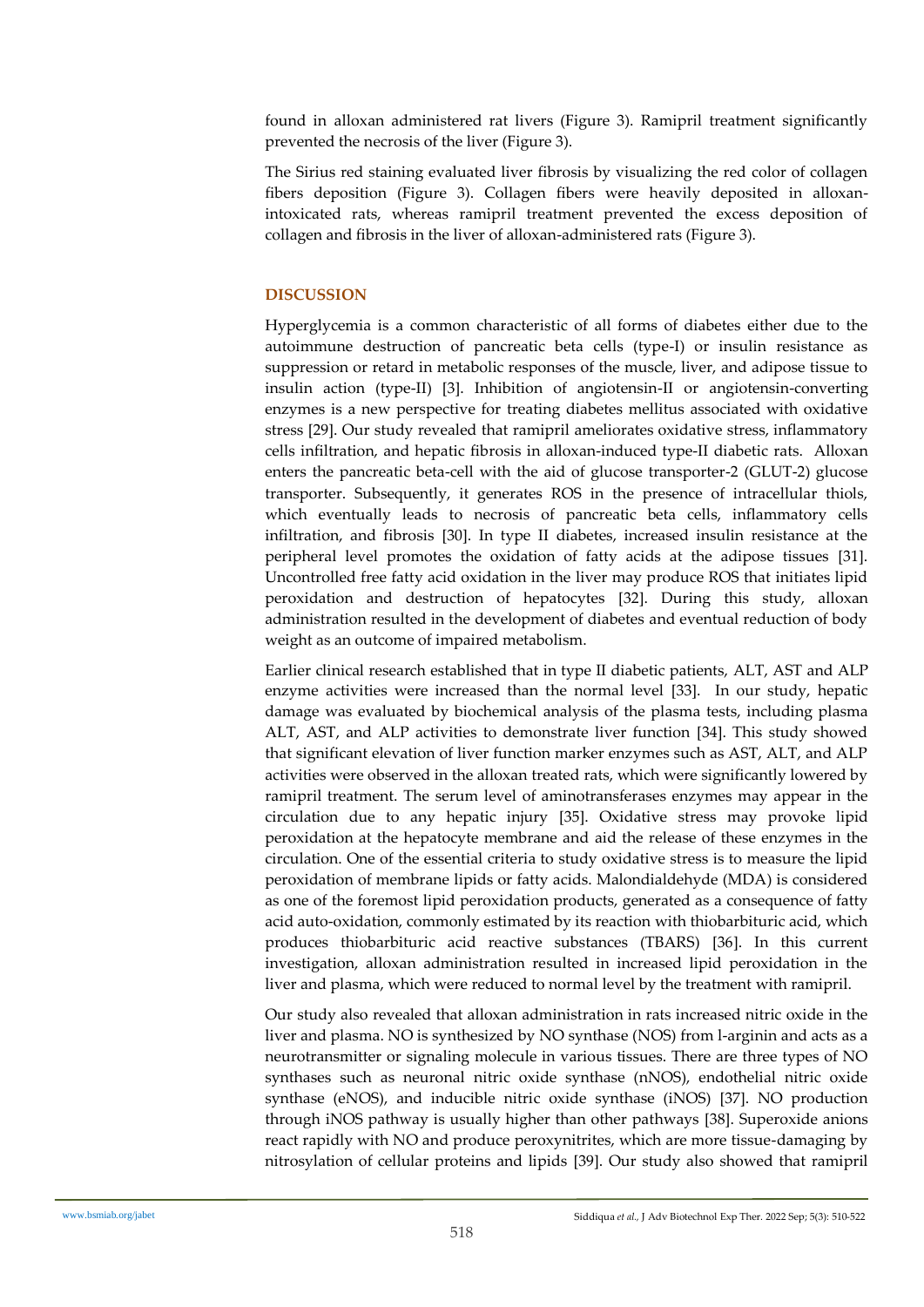administration in rats prevented NO levels in the liver and plasma of alloxan-induced diabetic rats.

Previous studies have also shown that AOPP more accurately mark oxidative stress than markers of lipid peroxidation. [23]. A clinical trial on 52 type II diabetic patients revealed a significant elevation in the APOP as well as advanced glycation endproducts (AGEs) [40]. Our study found that alloxan-administered diabetic rats showed an increased levels of AOPP in tissues and plasma, which are alleviated by ramipril treatment. Moreover, preclinical research showed that untreated diabetic rats generate lipid hydroperoxide radicals at a higher level with reduced antioxidant enzymes, including CAT and GSH [41]. In our study, liver antioxidant enzyme activity was assayed by measuring SOD and CAT activities, and reduced glutathione (GSH) concentration. Alloxan administration resulted in a notable reduction in these antioxidant enzymes activities, which were considerably restored by ramipril treatment.

Finally, the extent of inflammation and fibrosis were investigated in the liver of alloxanadministered rats. The histological assessment of liver sections using various staining also supports the biochemical data. A substantial outburst of inflammatory cells was observed in the centrilobular part of the liver section, which is supported by a previous study [42]. A previous study suggests that the inflammatory cells are generally mononuclear cells and neutrophils [43]. Necrotized tissue scars were also found in the liver of alloxan-administered rats.

Moreover, alloxan administration induced severe extracellular matrix (ECM) deposition and fibrosis in the liver. Liver fibrosis is considered as the end-stage liver dysfunction in all chronic liver diseases. Oxidative stress-mediated tissue damage in the liver attracts more inflammatory cells infiltration and activates local inflammatory cells such as Kuffer cells [44, 45]. Kuffer cells activation is reported in various experimental liver injuries [46, 47]. It has been suggested that Kupffer cells produce ROS and secrete proinflammatory cytokines [48]. Kupffer cells further stimulate hepatic stellate cells (HSCs) in the liver, leading to ECM synthesis through TGF-beta mediated pathway [49]. Recent reports also suggest that Ang-II may participate in hepatic fibrosis in various experimental models [50, 51]. Previous studies showed that AT receptor blockers prevented hepatic injury and fibrosis in carbon tetrachloride-administered rats [52]. Our investigation also found that treatment with ramipril satisfactorily revived the inflammatory and fibrotic conditions in the liver of alloxan-administered rats.

Diabetes mellitus (DM) is the most devastating, chronic, common non-communicable disease (NCD) and has become a global health problem. Considering the present study, we propose that ACE inhibitors can be an alternative treatment for diabetic complications. Our current investigation found that ACE inhibitor, ramipril, alleviated oxidative stress and fibrosis in the liver probably by suppressing the angiotensinconverting enzyme activity. Still, it needs more focused research to develop an exact mechanism for the treatment of diabetes.

## **ACKNOWLEDGEMENTS**

The research was conducted in the Department of Pharmaceutical Sciences, North South University, Bangladesh. The authors gratefully acknowledge the logistic support provided by the Department of Pharmaceutical Sciences, North South University Bangladesh. This research work was not funded from any government, nongovernment, profit, or non-profit organizations. However, all logistic supports and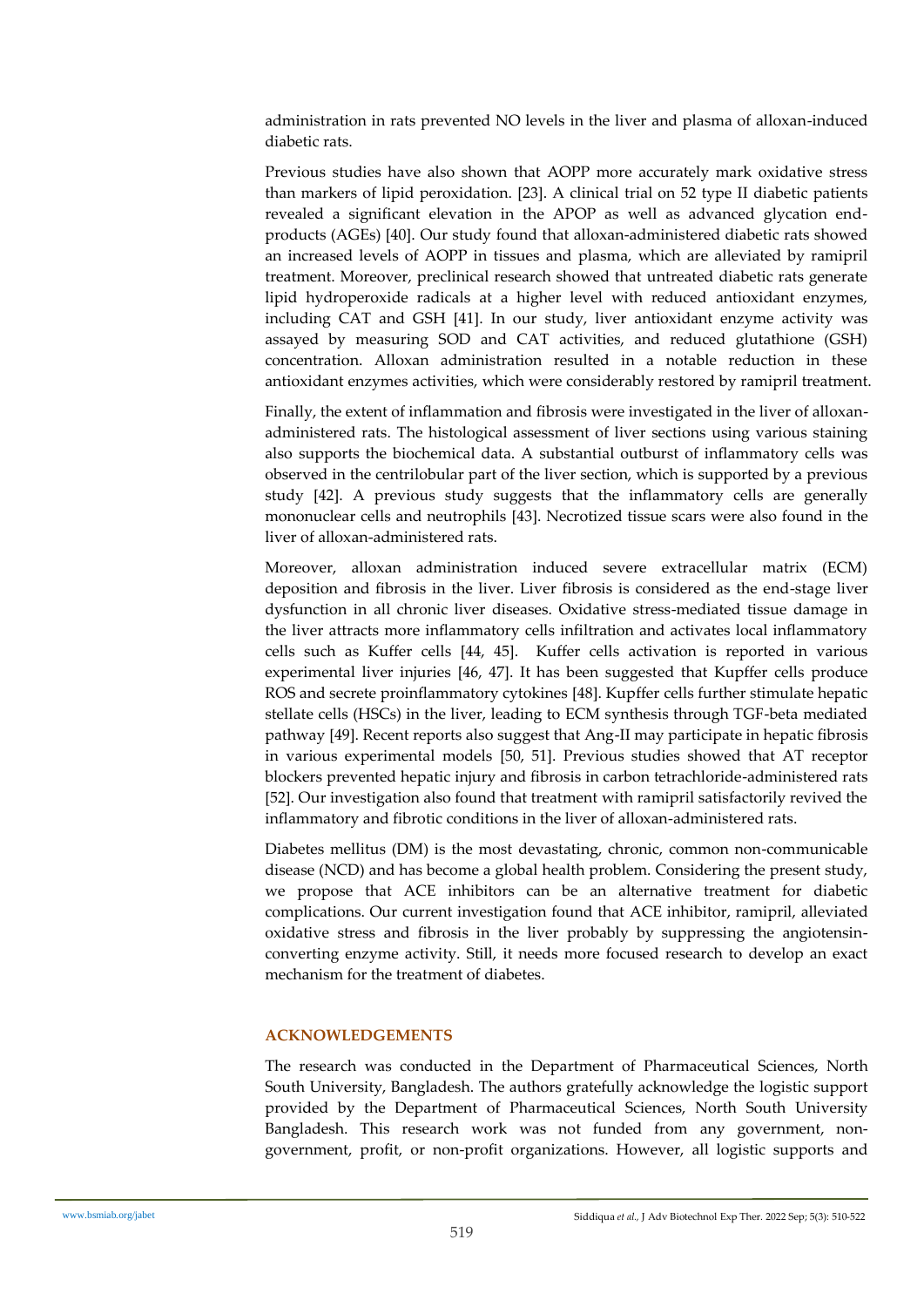laboratory facilities were provided by the Department of Pharmaceutical Sciences, North South University.

## **AUTHORS CONTRIBUTIONS**

SS, AU and BS conducted the animal handling, feeding and weighing throughout the study. AU, FAS and BS performed the animal sacrifice and collected the plasma samples and tissues for further analysis. SS, NA and MNI performed the biochemical assays. AU, FAS and SS performed the histological staining of tissues. NAS, MNI and MAA performed data analysis and drafted the manuscript. MNI and MAA designed the experiment, supervised, and trained SS, AU, BS and FAS for animal study and the biochemical assays. All authors also took part in manuscript preparation and finalization of the content of this manuscript.

#### **CONFLICTS OF INTEREST**

There is no conflict of interest among the authors.

#### **REFERENCES**

- [1] Guariguata L, Whiting DR, Hambleton I, Beagley J, Linnenkamp U, Shaw JE. Global estimates of diabetes prevalence for 2013 and projections for 2035. Diabetes Research and Clinical Practice. 2014;103:137-49.
- [2] Giacco F, Brownlee M. Oxidative stress and diabetic complications. Circulation Research. 2010;107:1058- 70.
- [3] Maria-Luisa L-d-l-V-M, Cristina F-M. Oxidative stress in diabetes mellitus and the role of vitamins with antioxidant actions. In (Ed.), Oxidative Stress and Chronic Degenerative Diseases - A Role for Antioxidants. 2013, IntechOpen.
- [4] Kangralkar VA, Patil SD, Bandivadekar RM. Oxidative stress and diabetes: a review. International Journal of Pharmaceutical Applications. 2010, 1(1):38-45.
- [5] Morran MP, Vonberg A, Khadra A, Pietropaolo M. Immunogenetics of type 1 diabetes mellitus. Mol Aspects Med. 2015;42:42-60.
- [6] Giacco F, Brownlee M. Oxidative stress and diabetic complications. Circulation Research. 2010;107:1058- 70.
- [7] Maritim AC, Sanders RA, Watkins JB. Diabetes, oxidative stress, and antioxidants: A review. Journal of Biochemical and Molecular Toxicology. 2003;17:24-38.
- [8] Ceriello A, Mercuri F, Quagliaro L, Assaloni R, Motz E, Tonutti L, et al. Detection of nitrotyrosine in the diabetic plasma: evidence of oxidative stress. Diabetologia. 2001;44:834-8.
- [9] Rains JL, Jain SK. Oxidative stress, insulin signaling, and diabetes. Free Radical Biology & Medicine. 2011;50:567-75.
- [10] Park K, Gross M, Lee D-H, Holvoet P, Himes JH, Shikany JM, et al. Oxidative stress and insulin resistance: the coronary artery risk development in young adults study. Diabetes Care. 2009;32:1302-7.
- [11] Chu KY, Leung PS. Angiotensin II in type 2 diabetes mellitus. Current Protein & Peptide Science. 2009;10:75-84.
- [12] Giacchetti G, Sechi LA, Rilli S, Carey RM. The renin–angiotensin–aldosterone system, glucose metabolism and diabetes. Trends in Endocrinology & Metabolism. 2005;16:120-6.
- [13] Oudit GY, Kassiri Z, Patel MP, Chappell M, Butany J, Backx PH, et al. Angiotensin II-mediated oxidative stress and inflammation mediate the age-dependent cardiomyopathy in ACE2 null mice. Cardiovascular Research. 2007;75:29-39.
- [14] Siragy H. Evidence for benefits of angiotensin receptor blockade beyond blood pressure control. Current Science Inc. 2008;10:261-7.
- [15] Ribeiro-Oliveira A, Nogueira AI, Pereira RM, Boas WWV, dos Santos RAS, e Silva ACS. The renin– angiotensin system and diabetes: An update. Vascular Health and Risk Management. 2008;4:787-803.
- [16] Sowers JR. Insulin resistance and hypertension. American Journal of Physiology Heart and Circulatory Physiology. 2004;286:H1597-H602.
- [17] Schoolwerth AC, Sica DA, Ballermann BJ, Wilcox CS. Renal considerations in angiotensin converting enzyme inhibitor therapy: a statement for healthcare professionals from the Council on the Kidney in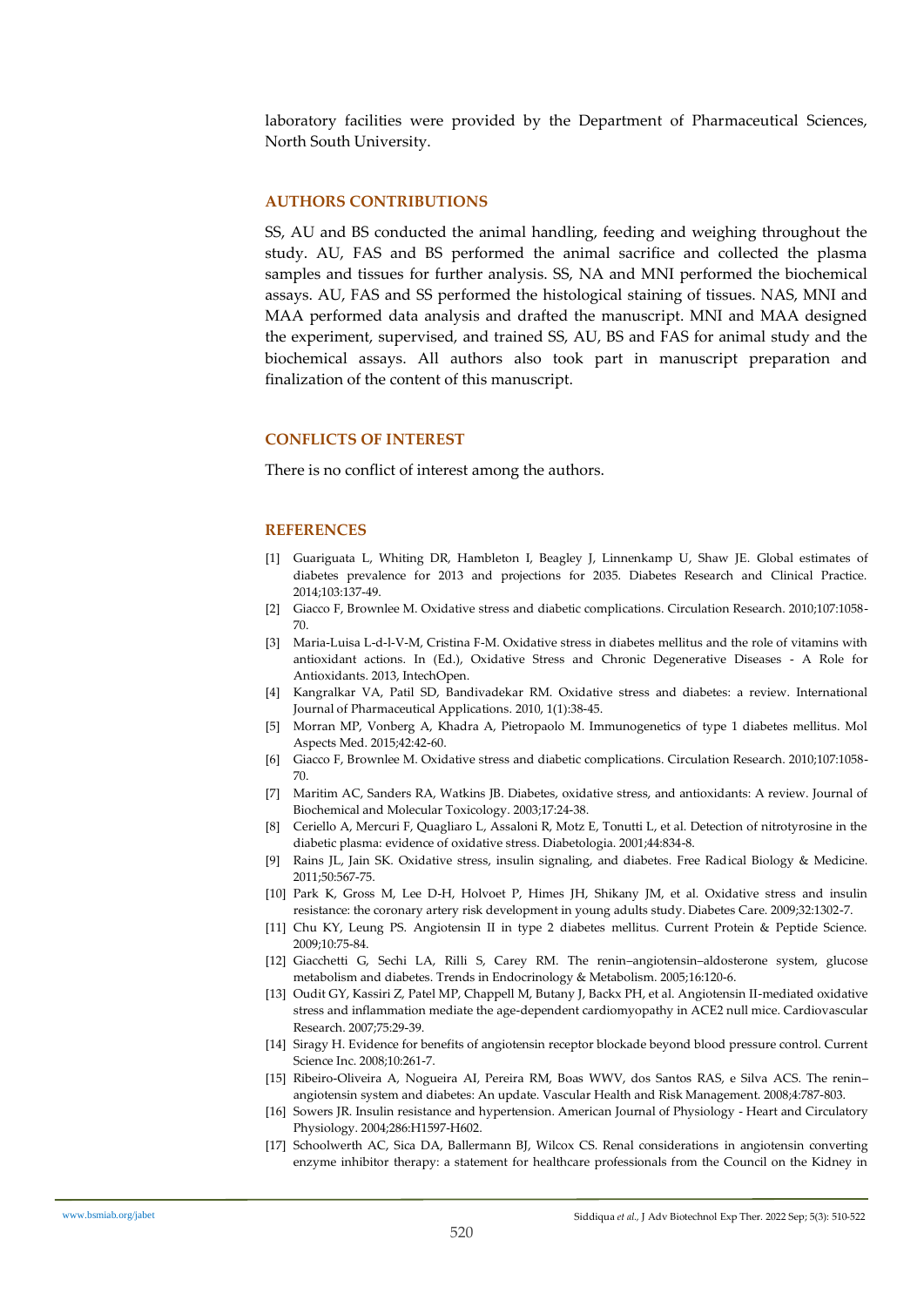Cardiovascular Disease and the Council for High Blood Pressure Research of the American Heart Association. Circulation. 2001;104:1985-91.

- [18] Yeung E, Wong FS, Wanless IR, Shiota K, Guindi M, Joshi S, et al. Ramipril-associated hepatotoxicity. Archives of Pathology & Laboratory Medicine. 2003;127:1493-7.
- [19] Dzau VJ. Mechanism of action of angiotensin-converting enzyme (ACE) inhibitors in hypertension and heart failure. Role of plasma versus tissue ACE. Drugs. 1990;39 Suppl 2:11-6.
- [20] Lonn E, Gerstein H, Smieja M, Mann J, Yusuf S. Mechanisms of cardiovascular risk reduction with ramipril: insights from HOPE and HOPE substudies. European heart journal supplements. 2003;5:A43- A8.
- [21] Niehaus WG SB. Formation of malonaldehyde from phospholipid arachidonate during microsomal lipid peroxidation. European Journal of Biochemistry. 1968;6.
- [22] Tracey WR, Tse J, Carter G. Lipopolysaccharide-induced changes in plasma nitrite and nitrate concentrations in rats and mice: pharmacological evaluation of nitric oxide synthase inhibitors. Journal of Pharmacology and Experimental Therapeutics. 1995;272:1011-5.
- [23] Witko-Sarsat V FM, Capeillère-Blandin C, Nguyen-Khoa T, Nguyen A, et al. . Advanced oxidation protein products as a novel marker of oxidative stress in uremia. Kidney Int (1996) 49: 1304-13.
- [24] Tiwari BK, Kumar D, Abidi AB, Rizvi SI. Efficacy of composite extract from leaves and fruits of medicinal plants used in traditional diabetic therapy against oxidative stress in alloxan-induced diabetic rats. ISRN Pharmacology. 2014;2014:7.
- [25] Khan R. Protective effects of *Sonchus asper* (L.) Hill, (*Asteraceae*) against CCl4-induced oxidative stress in the thyroid tissue of rats. BMC Complementary and Alternative Medicine. 2012;12:181.
- [26] Jollow D, Mitchell J, Zampaglione N, Gillete J. Bromobenzene induced liver necrosis. Protective role of glutathione and evidence for 3,4-bromobenzene oxide as a hepatotoxic metabolite. Pharmacol. 1974;11:151.
- [27] Misra HP, Fridovich I. The role of superoxide anion in the autoxidation of epinephrine and a simple assay for superoxide dismutase. J Biol Chem. 1972;247:3170-5.
- [28] Bradley PP, Priebat DA, Christensen RD, Rothstein G. Measurement of cutaneous inflammation: estimation of neutrophil content with an enzyme marker. The Journal of Investigative Dermatology. 1982;78:206-9.
- [29] Lupi R, Del Guerra S, Bugliani M, Boggi U, Mosca F, Torri S, et al. The direct effects of the angiotensinconverting enzyme inhibitors, zofenoprilat and enalaprilat, on isolated human pancreatic islets. European Journal of Endocrinology. 2006;154:355-61.
- [30] Lenzen S. The mechanisms of alloxan- and streptozotocin-induced diabetes. Diabetologia. 2008;51:216-26.
- [31] Portincasa P, Grattagliano I, Palmieri VO, Palasciano G. Nonalcoholic steatohepatitis: recent advances from experimental models to clinical management. Clinical Biochemistry. 2005;38:203-17.
- [32] Haque M, Sanyal AJ. The metabolic abnormalities associated with non-alcoholic fatty liver disease. Best Practice & Research Clinical Gastroenterology. 2002;16:709-31.
- [33] Lebovitz HE, Kreider M, Freed MI. Evaluation of liver function in type 2 diabetic patients during clinical trials: evidence that rosiglitazone does not cause hepatic dysfunction. Diabetes Care. 2002;25:815-21.
- [34] Hultcrantz R, Glaumann H, Lindberg G, Nilsson LH. Liver investigation in 149 asymptomatic patients with moderately elevated activities of serum aminotransferases. Scandinavian Journal of Gastroenterology. 1986;21:109-13.
- [35] Mohd Azam Hyder MH, and Abdelmarouf Hassan Mohielde. Comparative levels of ALT, AST, ALP and GGT in liver associated diseases. European Journal of Experimental Biology. 2013; 3(2):280-4
- [36] Finaud J, Lac G Fau Filaire E, Filaire E. Oxidative stress: relationship with exercise and training, Sports Med. 2006;36(4):327-58.
- [37] Channon KM, Qian H, George SE. Nitric oxide synthase in atherosclerosis and vascular injury: insights from experimental gene therapy. Arteriosclerosis, Thrombosis, and Vascular Biology. 2000;20:1873-81.
- [38] Aktan F. iNOS-mediated nitric oxide production and its regulation. Life Sciences. 2004;75:639-53.
- [39] Stadtman ER, Berlett BS. Reactive oxygen-mediated protein oxidation in aging and disease. Chemical Research in Toxicology. 1997;10:485-94.
- [40] Kalousova M, Skrha J, Zima T. Advanced glycation end-products and advanced oxidation protein products in patients with diabetes mellitus. Physiological Research 2002;51:597-604.
- [41] Lucchesi AN, Freitas NT, Cassettari LL, Marques SF, Spadella CT. Diabetes mellitus triggers oxidative stress in the liver of alloxan-treated rats: a mechanism for diabetic chronic liver disease. Acta Cirurgica Brasileira 2013;28:502-8.
- [42] Lucchesi AN, #xe1, lia, Cassettari LL, Spadella C, et al. Alloxan-induced diabetes causes morphological and ultrastructural changes in rat liver that resemble the natural history of chronic fatty liver disease in humans. Journal of Diabetes Research. 2015:11.
- [43] Nolasco EL, Zanoni FL, Nunes FPB, Ferreira SS, Freitas LA, Silva MCF, et al. Insulin modulates liver function in a type I diabetes rat model. Cellular Physiology and Biochemistry. 2015;36:1467-79.
- [44] Friedman SL. Molecular regulation of hepatic fibrosis, an integrated cellular response to tissue injury. Journal of Biological Chemistry. 2000;275:2247-50.